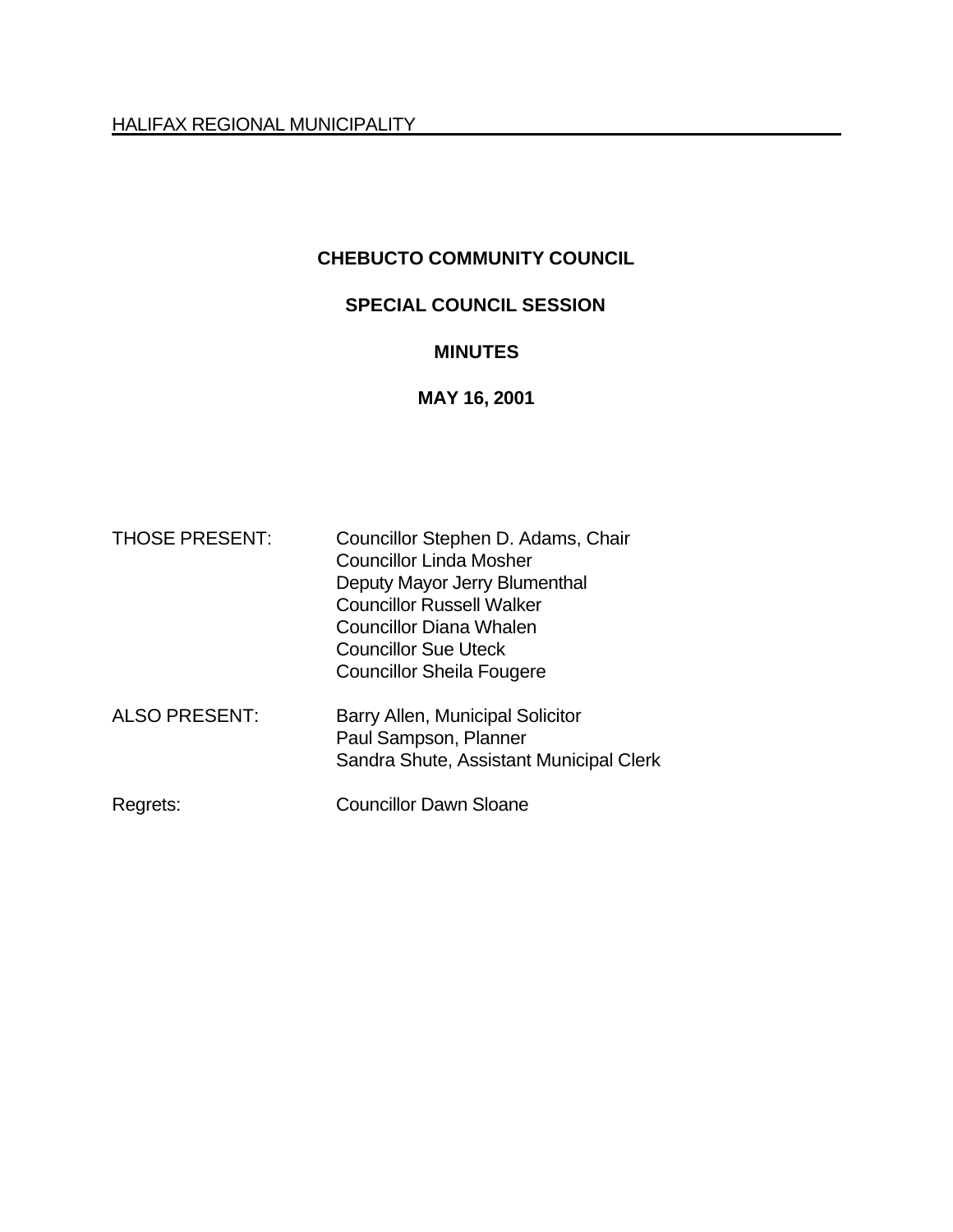### **TABLE OF CONTENTS**

| 1. |         |                                                                                                                                                                              |  |
|----|---------|------------------------------------------------------------------------------------------------------------------------------------------------------------------------------|--|
| 2. |         | <b>Consideration of Deferred Business</b>                                                                                                                                    |  |
|    | 2.1     |                                                                                                                                                                              |  |
| 3. |         | <b>Public Hearings</b>                                                                                                                                                       |  |
|    | 3.1     | Case 00326 - Application for a Lot Modification Development<br>Agreement to permit subdivision of an existing semi-<br>detached dwelling into two lots, at 42 Convoy Avenue, |  |
|    | 3.2     | Case 00314 - Application to amend the Halifax Mainland Land<br>Use By-law to allow recycling ("Enviro") depots in the C-2A                                                   |  |
| 4. | Reports |                                                                                                                                                                              |  |
|    | 4.1     | Case 00226 - Zoning - Lot D-3 Memorial Drive, Halifax  5                                                                                                                     |  |
| 5. |         |                                                                                                                                                                              |  |
| 6. |         |                                                                                                                                                                              |  |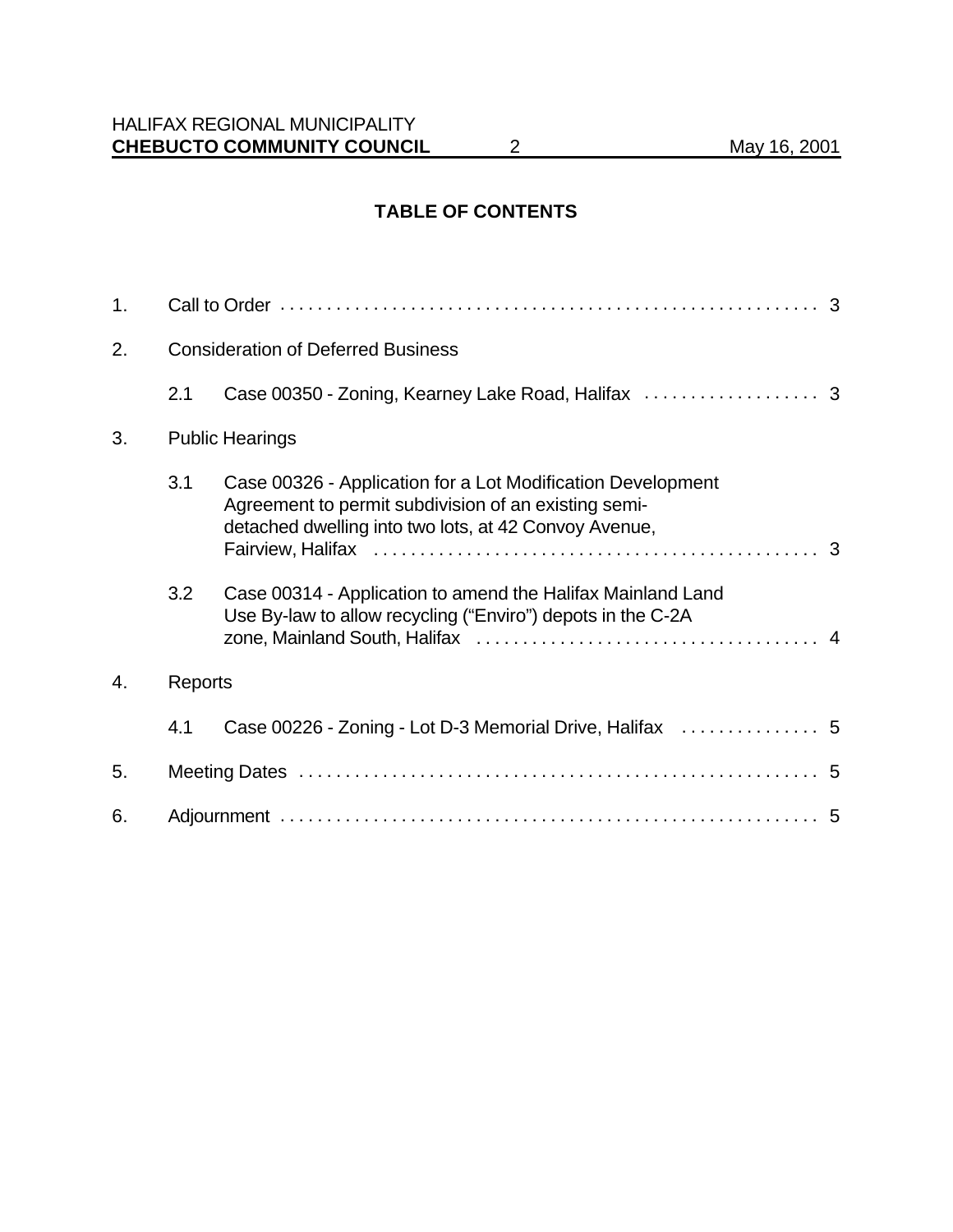### 1. **CALL TO ORDER**

The meeting was called to order at 7:00 p.m. in the Council Chambers, 2750 Dutch Village Road, Halifax.

# 2. **CONSIDERATION OF DEFERRED BUSINESS**

### 2.1 **Case 00350 - Zoning, Kearney Lake Road, Halifax**

A Joint Public Hearing was held with Regional Council on May 1, 2001. Regional Council held the Public Hearing on the street closure and sale of land. At the same time, Chebucto Community Council held the Public Hearing on the proposed rezoning.

**MOVED by Councillor Whalen, seconded by Councillor Walker, given that Halifax Regional Council approved the street closure and sale of land to Imperial Oil Limited, to approve the zoning of Parcel A, Kearney Lake Road to C-2A (Minor Commercial Zone) as shown on Map 2 of the Staff Report dated March 14, 2001. MOTION PUT AND PASSED.**

#### 3. **PUBLIC HEARINGS**

### 3.1 **Case 00326 - Application for a Lot Modification Development Agreement to Permit Subdivision of an Existing Semi-Detached Dwelling into Two Lots at 42 Convoy Avenue, Fairview, Halifax**

A Staff Report dated April 5, 2001 was before Community Council. Paul Sampson, Planner provided an overview of the application with the aid of overheads. Staff was recommending approval of the application.

Since there were no questions from Councillors, the Chair called three times for speakers for or against the application. There were none.

### **MOVED by Deputy Mayor Blumenthal, seconded by Councillor Uteck to close the Public Hearing. MOTION PUT AND PASSED.**

**MOVED by Councillor Walker, seconded by Councillor Mosher to approve the lot modification Development Agreement, attached as Appendix "A" to the Staff Report dated April 5, 2001 to permit subdivision of an existing semi-detached dwelling into two lots, at 42 Convoy Avenue, Fairview;**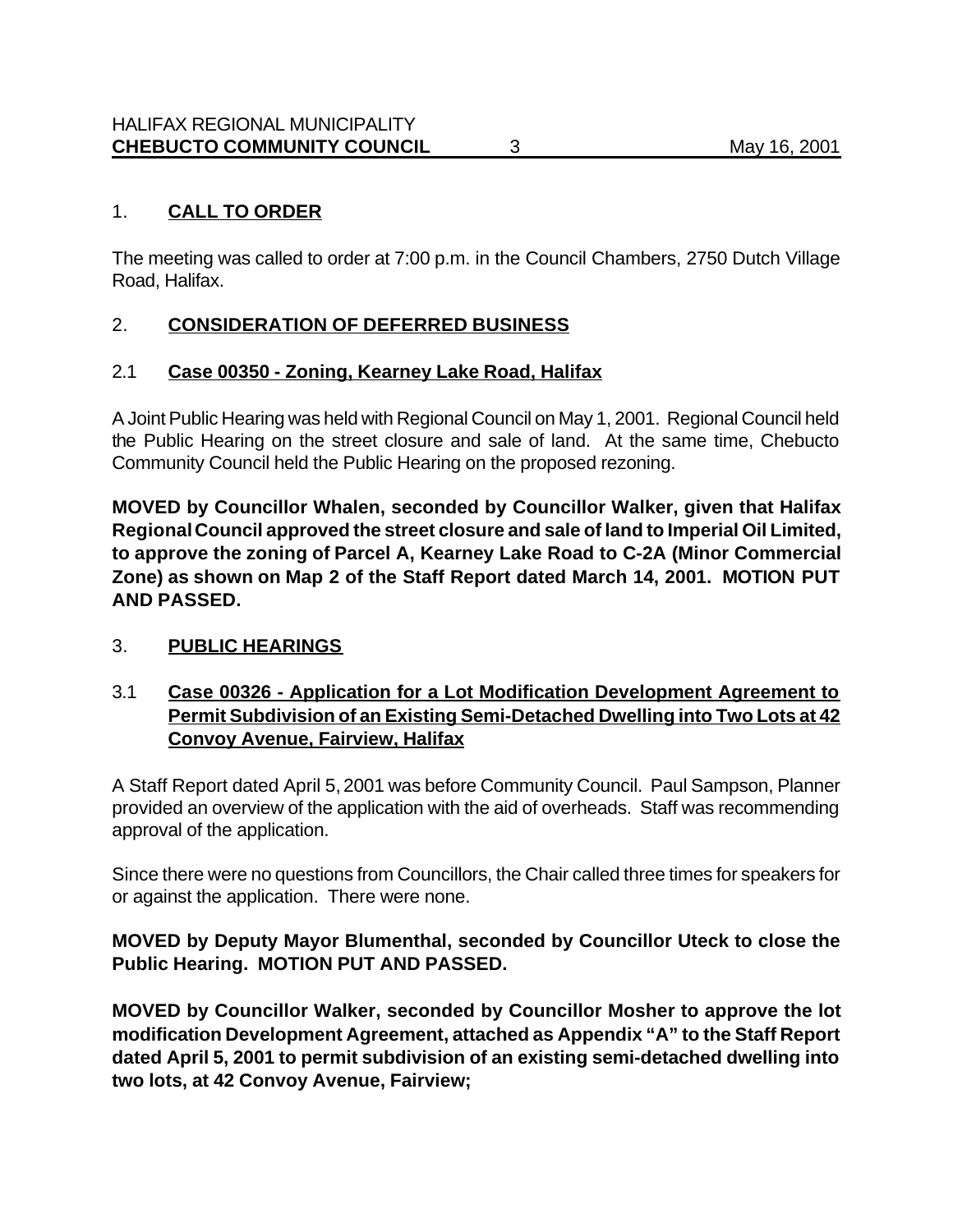**Further, to require that the Development Agreement be signed within 120 days, or any extension thereof granted by Community Council on request of the applicant, from the date of final approval by Community Council and any other bodies as necessary, whichever is later; otherwise this approval will be void and obligations arising hereunder shall be at an end. MOTION PUT AND PASSED.**

### 3.2 **Case 00314 - Application to Amend the Halifax Mainland Land Use By-law to Allow Recycling ("Enviro") Depots in the C-2A Zone, Mainland South, Halifax**

A Staff Report dated April 5, 2001 was before Community Council. Paul Sampson, Planner provided an overview of the application. Staff was recommending approval of the application.

There being no questions from members of Community Council, the Chair called for speakers for or against the application.

Mr. Wyatt Redmond, 16 Dentith Road advised his Enviro Depot opened April 2, 1996 at South Centre Mall and operated there for over three years. Unfortunately, because the mall underwent reconstruction, the Enviro operation was shut down and there has been no Enviro depot for 11 months in Mainland South.The community supported his company and he had an endorsement from the Resource Recovery Fund as being the only depot in Mainland South.

Councillor Walker asked if there was a location confirmed.

In response, Mr. Redmond advised that he had four locations to choose from along Herring Cove Road.

The Chair then called for further speakers for or against the application. There were none.

## **MOVED by Councillor Uteck, seconded by Deputy Mayor Blumenthal to close the Public Hearing. MOTION PUT AND PASSED.**

Councillor Adams advised this would be a positive step for the community of Spryfield. Mr. Redmond was a good community supporter and his previous operation was well run. As District Councillor, he was pleased to support the project.

**MOVED by Councillor Mosher, seconded by Councillor Fougere to approve the proposed amendments to the Halifax Mainland Land Use By-law, as contained in Appendix A of the Staff Report dated April 5, 2001, to allow recycling ("Enviro") depots in the C-2A zone, Mainland South area. MOTION PUT AND PASSED.**

# 4. **REPORTS**